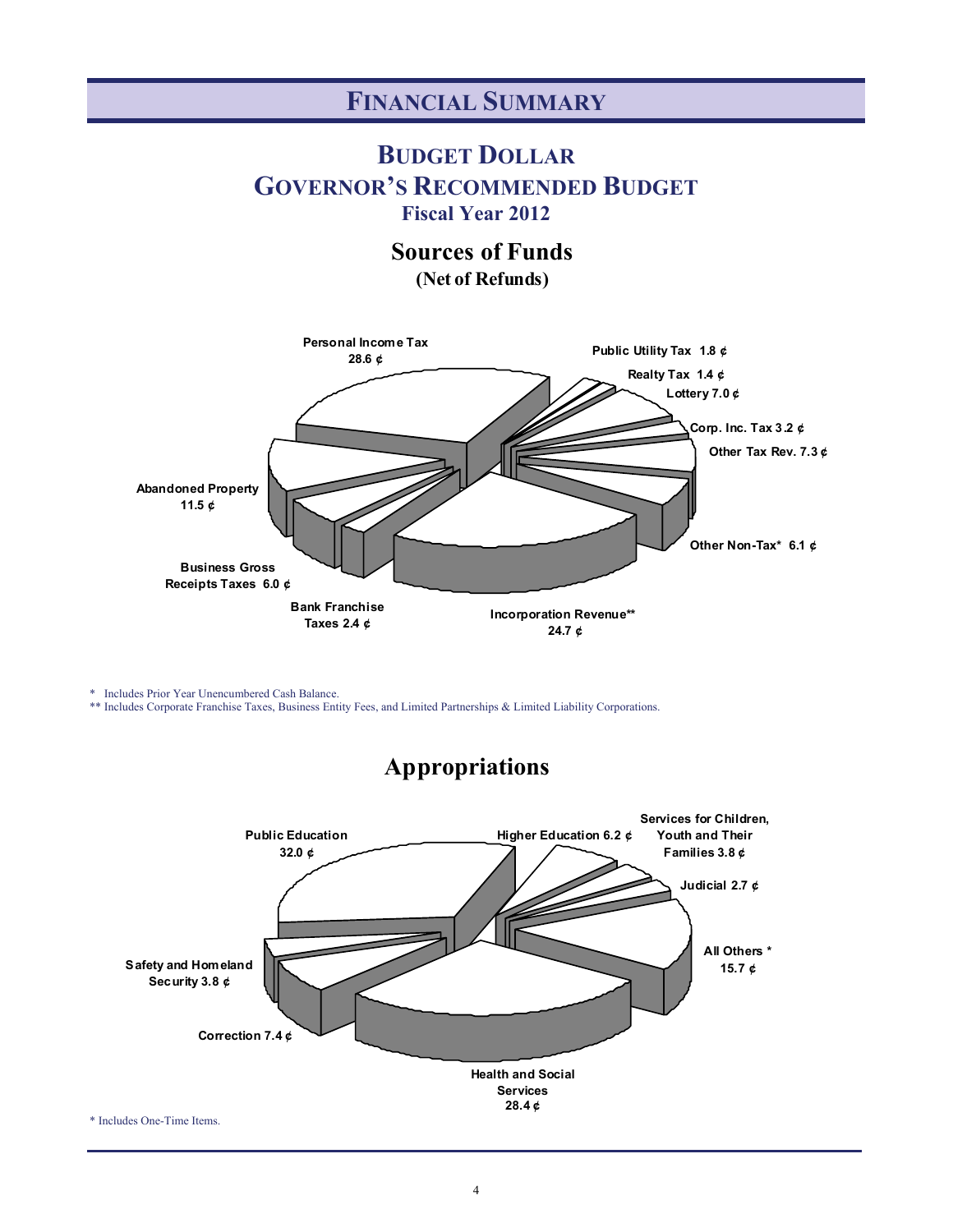# **FINANCIAL SUMMARY**

## **Estimated General Fund Revenue**

The Delaware Economic and Financial Advisory Council (DEFAC), at the December 20, 2010 meeting, adopted a Fiscal Year 2012 revenue estimate of \$3,444.9 million.

#### (\$ MILLIONS)

| <b>Revenue Categories</b>                                                        |               | 2010<br><b>Actual</b> |                    | 2011<br><b>Forecast</b> |                    | 2012<br><b>Forecast</b> |
|----------------------------------------------------------------------------------|---------------|-----------------------|--------------------|-------------------------|--------------------|-------------------------|
| <b>Personal Income Taxes</b>                                                     | $\mathbf{\$}$ | 1,061.5               | $\mathbf{\hat{S}}$ | 1,136.7                 | $\mathbf{\hat{S}}$ | 1,214.0                 |
| <b>Corporation Income Taxes</b>                                                  |               | 125.6                 |                    | 175.8                   |                    | 150.9                   |
| <b>Franchise Taxes</b>                                                           |               | 633.1                 |                    | 622.5                   |                    | 634.9                   |
| <b>Business and Occupational Gross Receipts Taxes</b>                            |               | 194.6                 |                    | 195.0                   |                    | 214.5                   |
| <b>Hospital Board and Treatment Sales</b>                                        |               | 74.7                  |                    | 71.4                    |                    | 72.7                    |
| Dividends and Interest                                                           |               | 10.9                  |                    | 11.0                    |                    | 12.1                    |
| <b>Public Utility Taxes</b>                                                      |               | 56.7                  |                    | 59.5                    |                    | 62.5                    |
| <b>Cigarette Taxes</b>                                                           |               | 132.3                 |                    | 133.0                   |                    | 133.0                   |
| <b>Estate Taxes</b>                                                              |               | 0.3                   |                    | 24.0                    |                    | 25.0                    |
| <b>Realty Transfer Taxes</b>                                                     |               | 46.9                  |                    | 42.5                    |                    | 31.7                    |
| <b>Insurance Taxes</b>                                                           |               | 51.8                  |                    | 50.5                    |                    | 53.1                    |
| <b>Abandoned Property</b>                                                        |               | 493.2                 |                    | 424.0                   |                    | 390.0                   |
| <b>Business Entity Fees</b>                                                      |               | 74.9                  |                    | 79.8                    |                    | 83.8                    |
| <b>Bank Franchise Taxes</b>                                                      |               | 54.0                  |                    | 76.3                    |                    | 84.3                    |
| <b>Lottery Sales</b>                                                             |               | 275.5                 |                    | 272.8                   |                    | 252.1                   |
| Limited Partnerships and Limited Liability Corporations                          |               | 145.0                 |                    | 156.5                   |                    | 164.3                   |
| <b>Uniform Commercial Code</b>                                                   |               | 14.1                  |                    | 16.2                    |                    | 16.7                    |
| Other Revenue by Department                                                      |               | 86.5                  |                    | 126.9                   |                    | 116.4                   |
| <b>Total Receipts</b>                                                            | $\mathbf{\$}$ | 3,531.6               | \$                 | 3,674.4                 | \$                 | 3,712.0                 |
| <b>LESS: Revenue Refunds</b>                                                     |               | (296.4)               |                    | (314.7)                 |                    | (267.1)                 |
| <b>SUBTOTAL</b>                                                                  | $\mathbf S$   | $3,235.1*$            | $\mathbf{\$}$      | 3,359.7                 | $\mathbf{\$\}$     | 3,444.9                 |
| PLUS: Abandoned Property<br><b>Realty Transfer Taxes</b><br><b>Other Revenue</b> |               |                       |                    |                         |                    | 24.0<br>20.0<br>(33.8)  |
| <b>TOTAL</b>                                                                     |               |                       |                    |                         | S                  | 3,455.1                 |

\*This figure is not the sum of the component factors due to rounding of actual amounts.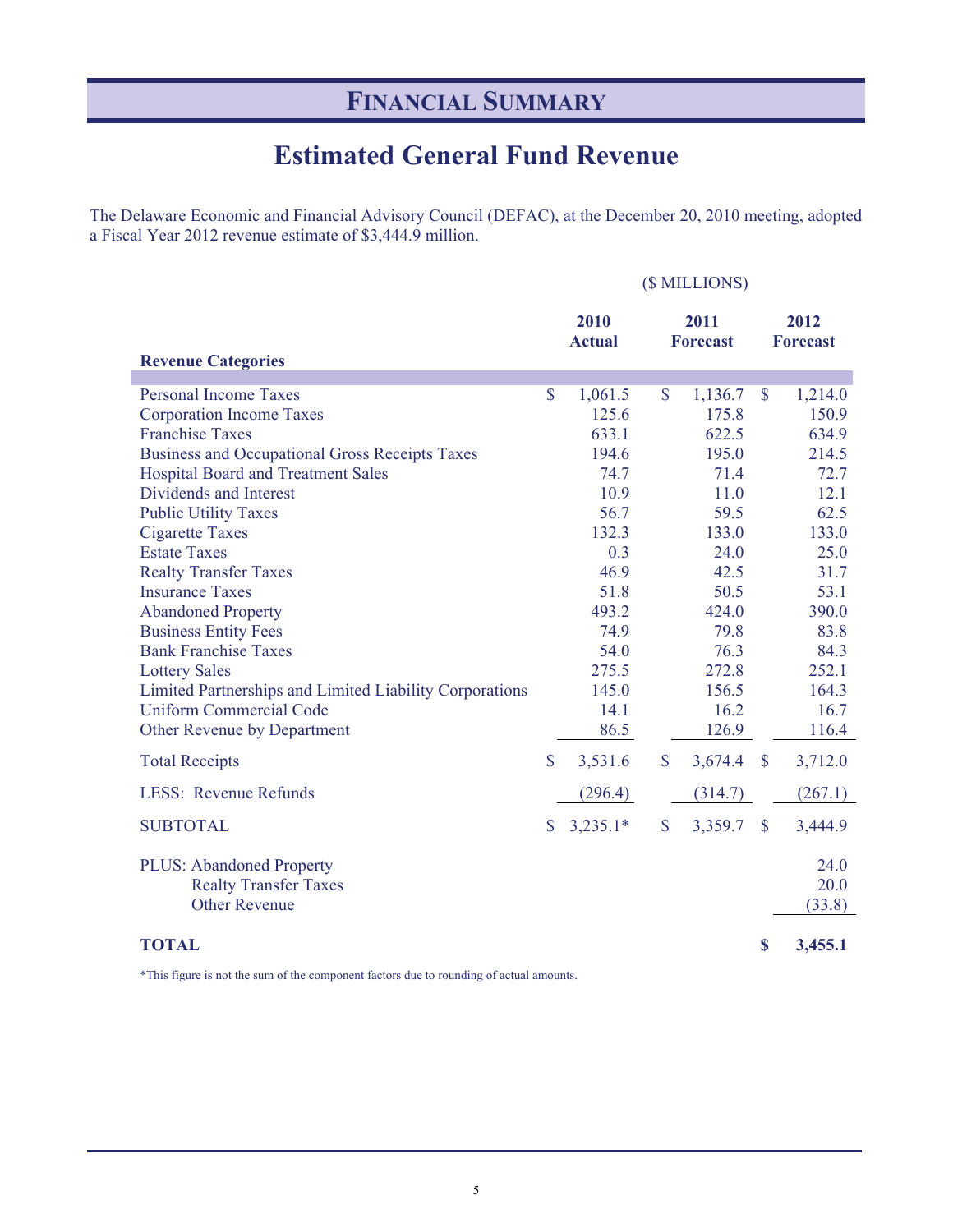# **FINANCIAL SUMMARY**

# **GENERAL FUND BUDGET BY DEPARTMENT BY FISCAL YEAR**

|                                                       | <b>FISCAL YEAR</b><br>2011 |              | <b>FISCAL YEAR</b><br>2012<br><b>RECOMMENDED</b> |
|-------------------------------------------------------|----------------------------|--------------|--------------------------------------------------|
| Legislative                                           | \$<br>13,783.6             | $\mathbb{S}$ | 14,335.8                                         |
| Judicial                                              | 87,089.7                   |              | 91,528.6                                         |
| Executive                                             | 207,847.0 *                |              | 192,190.0 *                                      |
| Technology and Information                            | 33,962.0                   |              | 34,399.3                                         |
| <b>Other Elective</b>                                 | 179,313.2                  |              | 150,807.9                                        |
| Legal                                                 | 42,385.0                   |              | 44,711.9                                         |
| <b>State</b>                                          | 26,629.4                   |              | 27,376.8                                         |
| Finance                                               | 13,568.2                   |              | 14,177.5                                         |
| <b>Health and Social Services</b>                     | 891,599.4                  |              | 975,234.3                                        |
| Children, Youth and Their Families                    | 125,481.8                  |              | 129,428.9                                        |
| Correction                                            | 243,450.7                  |              | 254,603.9                                        |
| <b>Natural Resources and Environmental</b><br>Control | 33,211.8                   |              | 34,664.1                                         |
| Safety and Homeland Security                          | 123,915.8                  |              | 129,432.1                                        |
| Labor                                                 | 6,554.5                    |              | 6,966.9                                          |
| Agriculture                                           | 7,144.8                    |              | 7,559.5                                          |
| Elections                                             | 3,727.0                    |              | 3,865.8                                          |
| Fire                                                  | 4,598.1                    |              | 4,806.7                                          |
| <b>National Guard</b>                                 | 4,207.2                    |              | 4,321.5                                          |
| <b>Exceptional Citizens</b>                           | 166.3                      |              | 169.3                                            |
| <b>Higher Education</b>                               | 212,455.8                  |              | 213,650.7                                        |
| <b>Public Education</b>                               | 1,044,165.8                |              | 1,098,303.4                                      |
| <b>STATE TOTAL</b>                                    | \$<br>3,305,257.1          | \$           | 3,432,534.9                                      |

 \*Fiscal Year 2011 includes One-Time Items to be allocated statewide and Fiscal Year 2012 Recommended includes One-Time Items to be allocated statewide.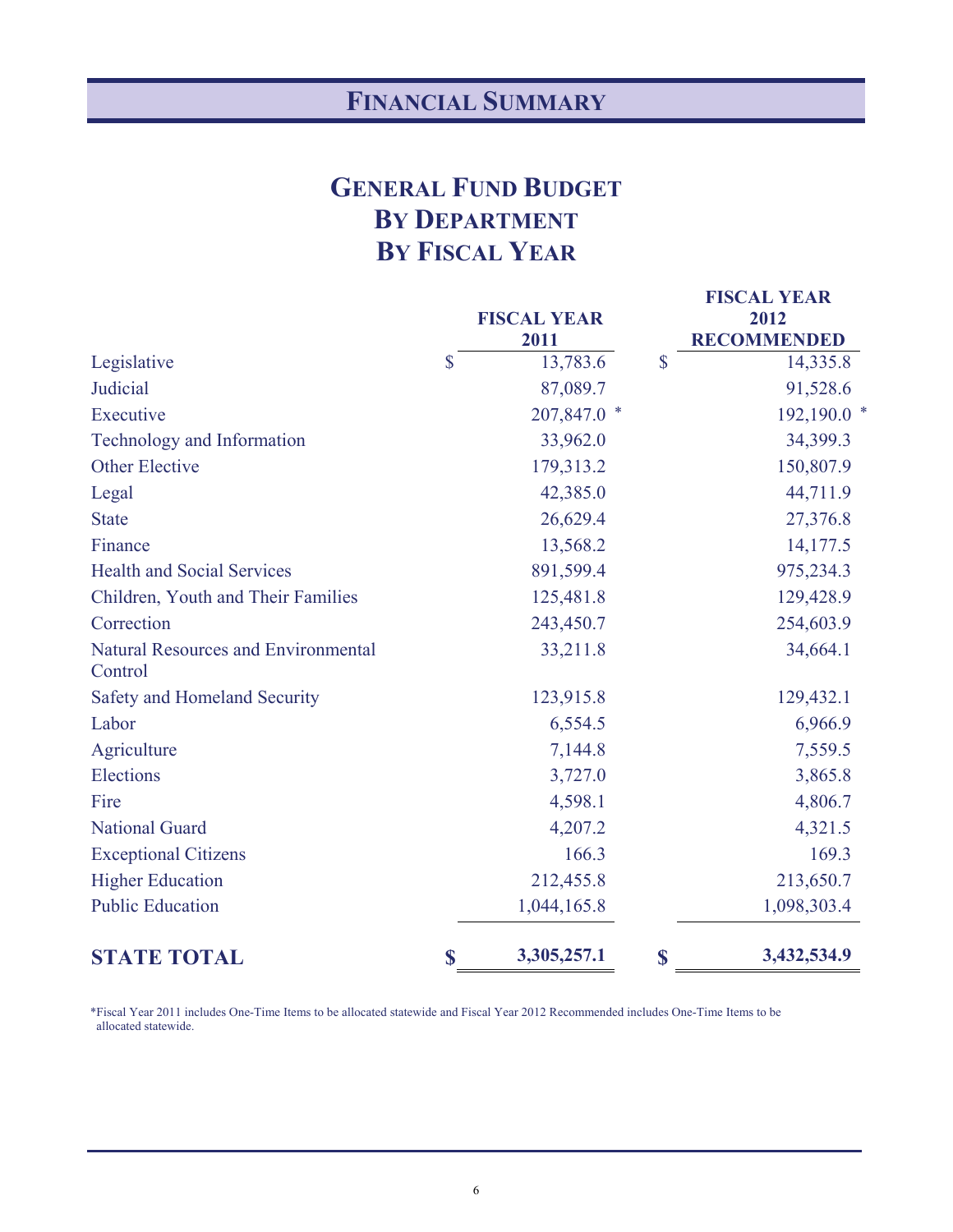# **FINANCIAL CHARTS**

### **FISCAL OVERVIEW (\$ Million)**

|                                      |                   | <b>Fiscal Year</b> |               | <b>Fiscal Year</b> |               | <b>Fiscal Year</b> |  |  |
|--------------------------------------|-------------------|--------------------|---------------|--------------------|---------------|--------------------|--|--|
|                                      |                   | 2010               |               | 2011               |               | 2012               |  |  |
|                                      |                   | <b>Actual</b>      |               | <b>Estimated</b>   |               | <b>Projected</b>   |  |  |
| Revenue                              | $\mathsf{\$}$     | 3,235.1            | $\mathbf{\$}$ | 3,359.7            | $\mathcal{S}$ | 3,455.1            |  |  |
|                                      |                   |                    |               |                    |               |                    |  |  |
| Appropriations                       |                   |                    |               |                    |               |                    |  |  |
| <b>Budget</b>                        |                   | 3,091.5            |               | 3,305.3            |               | 3,432.5            |  |  |
| <b>Grants</b>                        |                   | 35.4               |               | 35.2               |               | 35.2               |  |  |
| Supplementals                        |                   |                    |               |                    |               |                    |  |  |
| -enacted                             |                   |                    |               | 91.0               |               |                    |  |  |
| -estimated                           |                   |                    |               |                    |               | 49.5               |  |  |
| <b>Total Appropriations</b>          |                   | 3,126.9            |               | 3,431.5            |               | $3,517.3*$         |  |  |
| <b>Continuing and Encumbered</b>     |                   |                    |               |                    |               |                    |  |  |
| Appropriations (prior year)          |                   | 183.7              |               | 184.9              |               | 276.6              |  |  |
| <b>Total</b>                         |                   | 3,310.6            |               | 3,616.4            |               | 3,793.9            |  |  |
| Less: Continuing & Encumbered        |                   |                    |               |                    |               |                    |  |  |
| Appropriations (current year)        |                   | (184.9)            |               | (276.6)            |               | (200.0)            |  |  |
| <b>Reversions</b>                    |                   | (49.3)             |               | (40.0)             |               | (10.0)             |  |  |
| <b>Total Ordinary Expenditures</b>   |                   | $3,076.5*$         |               | 3,299.7*           |               | 3,583.9            |  |  |
|                                      |                   |                    |               |                    |               |                    |  |  |
| <b>Balances</b>                      |                   |                    |               |                    |               |                    |  |  |
| <b>Operating Balance</b>             |                   | 158.6              |               | 60.0               |               | (128.8)            |  |  |
| <b>Prior Year Cash Balance</b>       |                   | 378.5              |               | 537.1              |               | 597.1              |  |  |
| <b>Cumulative Cash Balance</b>       |                   | 537.1              |               | 597.1              |               | 468.3              |  |  |
| Less: Continuing & Encumbered        |                   |                    |               |                    |               |                    |  |  |
| Appropriations (current year)        |                   | (184.9)            |               | (276.6)            |               | (200.0)            |  |  |
| Reserve                              |                   | (186.4)            |               | (186.4)            |               | (186.4)            |  |  |
| <b>Unencumbered Cash Balance</b>     |                   | 165.8              |               | 134.0*             |               | 81.8*              |  |  |
| <b>Appropriation Limit</b>           |                   |                    |               |                    |               |                    |  |  |
| Cumulative Cash Balance (prior year) |                   | 378.5              |               | 537.1              |               | 597.1              |  |  |
| Less: Continuing & Encumbered        |                   |                    |               |                    |               |                    |  |  |
| Appropriations (prior year)          |                   | (183.7)            |               | (184.9)            |               | (276.6)            |  |  |
| Reserve (prior year)                 |                   | (186.4)            |               | (186.4)            |               | (186.4)            |  |  |
| <b>Unencumbered Cash Balance</b>     |                   | $8.3*$             |               | 165.8              |               | 134.0*             |  |  |
| +Net Fiscal Year Revenue             |                   | 3,235.1            |               | 3,359.7            |               | 3,455.1            |  |  |
| Total (100% Limit)                   |                   | 3,243.4            |               | 3,525.5            |               | 3,589.1            |  |  |
| X 98% Limit                          |                   | 0.98               |               | 0.98               |               | 0.98               |  |  |
| <b>APPROPRIATION LIMIT</b>           | $\boldsymbol{\$}$ | 3,178.5            | \$            | 3,455.0            | \$            | 3,517.3            |  |  |

 Figures represent DEFAC revenue and expenditure estimates as of the December 20, 2010 meeting, plus Governor's Recommended Revenue Adjustments.

\*This figure is not the sum of the component factors due to rounding of actual amounts.